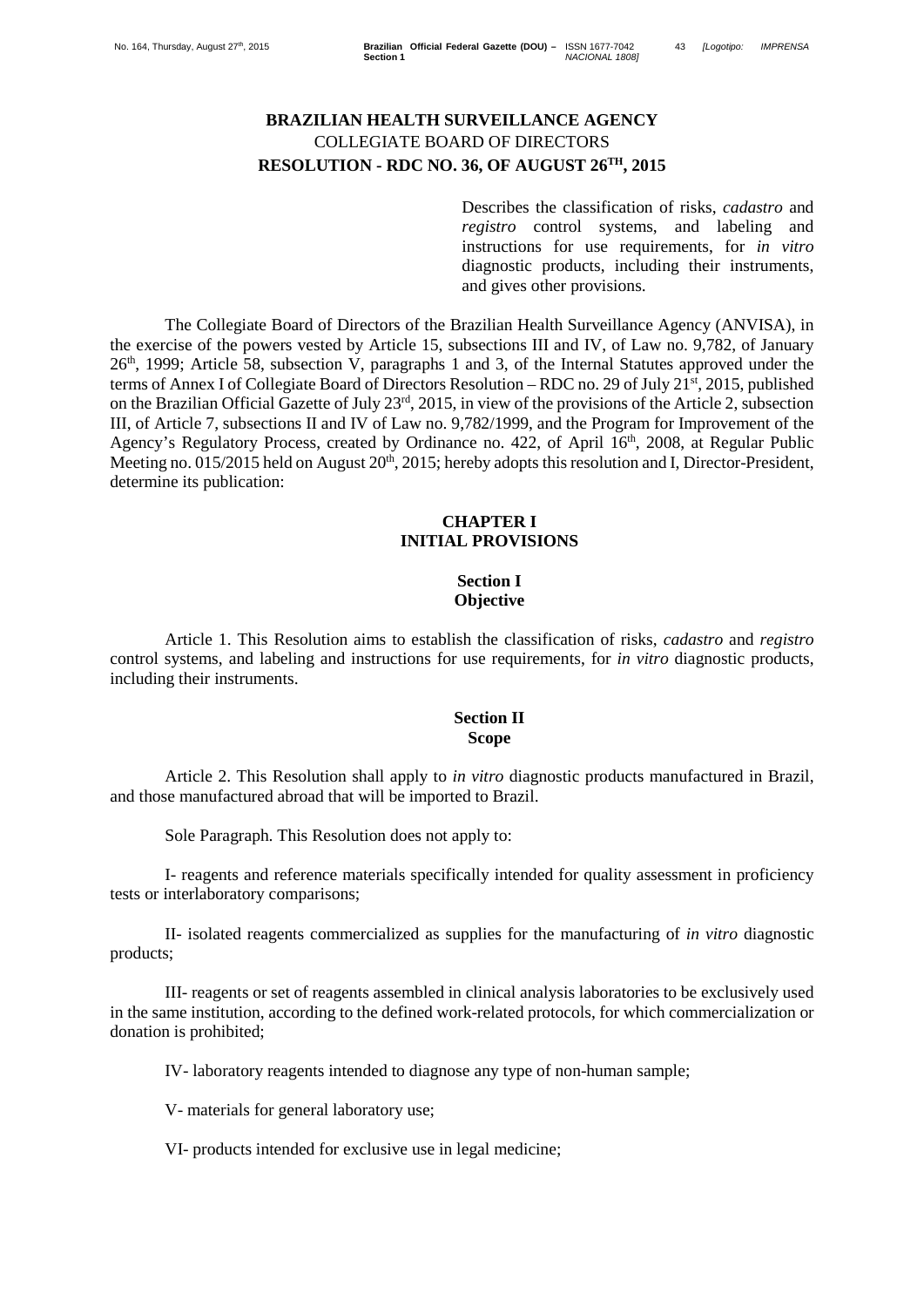VIII- products intended for research use only, including those imported and labeled as RUO – Research Use Only;

IX – culture means and lyophilized supplements which depend on processing and the controls performed by the user before its use;

X- culture means and instruments intended for environmental, industrial, food or water control analysis; and

XI-software for *in vitro* diagnosis not shipped with their devices, which are subjected to specific regulation.

# **Section III Definitions**

Article 3. The following definitions are adopted for the purposes of this Resolution:

I- *Cadastro* or *registro* changes: modification of information originally provided in the product *cadastro* or *registro* application;

II- prior analysis: analysis to verify the characteristics of the product for the purposes of registration, changes (if applicable) or revalidation.

III – product *cadastro* registration: exclusive act of ANVISA, passed after evaluation and granting approval, intended to verify the right to manufacturing and importation of products for *in vitro* diagnosis that are exempt from *registro* registration, as per the terms of Article 1, paragraph 1, of Law no. 6,360, of September 23rd, 1976, identifying their name, manufacturer, origin, intended use, and other elements that characterize them;

IV- calibration: set of operations under specific conditions, that establishes the correspondence between the values indicated by a measuring instrument and by a reference material, for the purpose of standardization or adjustment of laboratory instruments and/or procedures;

V- sample collector: material, with or without vacuum, specifically intended for use in the primary containment and preservation of samples from the human body for *in vitro* diagnosis purposes;

VI- clinical performance: evaluation performed to establish or confirm an association between the analyte and the clinical condition or physiological state;

VII- technical dossier: document that describes elements that compose the product, including its characteristics, intended use, instructions for use, contents, special care and potential risks, the manufacturing process, and any additional information.

VIII- high-dose prozone effect: consequence of an antigen-antibody reaction, in which the excess of either the antigen or antibody results in an incomplete or blocked reaction.

IX- packaging: wrapping, container, or any kind of packaging, removable or not, intended to cover, package, bottle, protect, or maintain the product.

X- primary packaging: container intended to package and bottle products, entering into direct contact with them.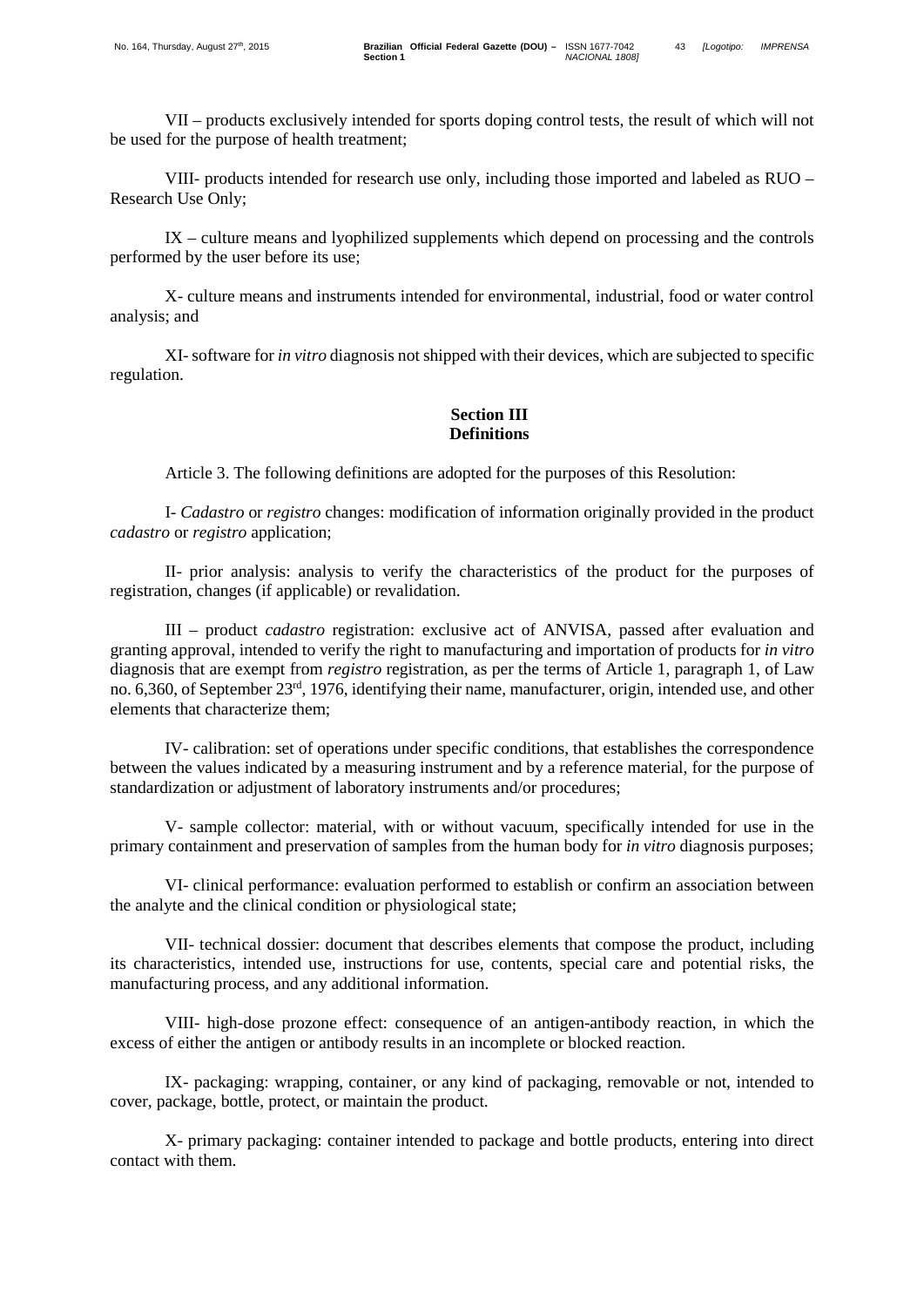XI- secondary packaging: container intended to package products inside their primary packaging without entering into contact with them.

XII- analytical specificity: the capability of an analytical method to determine only the analyte compared to other substances present in the sample.

XIII- clinical specificity: also known as diagnostic specificity, corresponds to the percentage of negative results obtained when the analyte is not present in the sample, recognizing the absence of a particular disease or condition;

XIV - stability: a product quality that refers to the maintenance of their essential characteristics within a period of time and conditions that were previously established;

XV - performance studies: performance evaluation of a product for an *in vitro* diagnostic product based on available data and laboratory or clinical investigations to determine characteristics such as sensitivity, specificity, repeatability and reproducibility;

XVI - manufacturing: set of operations required for the creation of the products addressed in this Resolution;

 XVII - legal manufacturer: legal entity responsible for the design, manufacturing, packaging and labeling of the product before putting it on the market under its name, regardless of whether these operations are performed by the company or not;

XVIII - instructions for use: guidance provided by the manufacturer or registration holder to the user for the correct use of the product, in terms of safety and effectiveness;

XIX - instrument: equipment or apparatus developed by the manufacturer with the intention to use as a product for *in vitro* diagnosis;

XX - batch: amount of products obtained from a manufacturing cycle, characterized by its homogeneity;

XXI - material for general laboratory use: chemical reagent or device for general use in laboratories, used to prepare and examine samples from the human body for diagnostic purposes, and that is not labeled or intended for a specific diagnostic application;

XXII - array: all components of a material system or sample, except the analyte;

XXIII - batch number or code or serial number: any combination of numbers and/or letters by which the full history of the batch manufacturing and of the product's movements in the market until its consumption may be traced;

XXIV - patient: physical person from whom the biological material was collected for laboratory and clinical diagnosis;

XXV - Clinical research of in-vitro diagnostic products: investigations using samples from human beings, intended to verify the performance and expiration of the product according to its intended use;

XXVI - point of care testing (PoCT): tests performed near the point of care of the patient, including medical offices and locations outside the technical area of a laboratory, by health professionals or personnel trained by the Ministry of Health and/or by State and Municipal Secretaries of Health;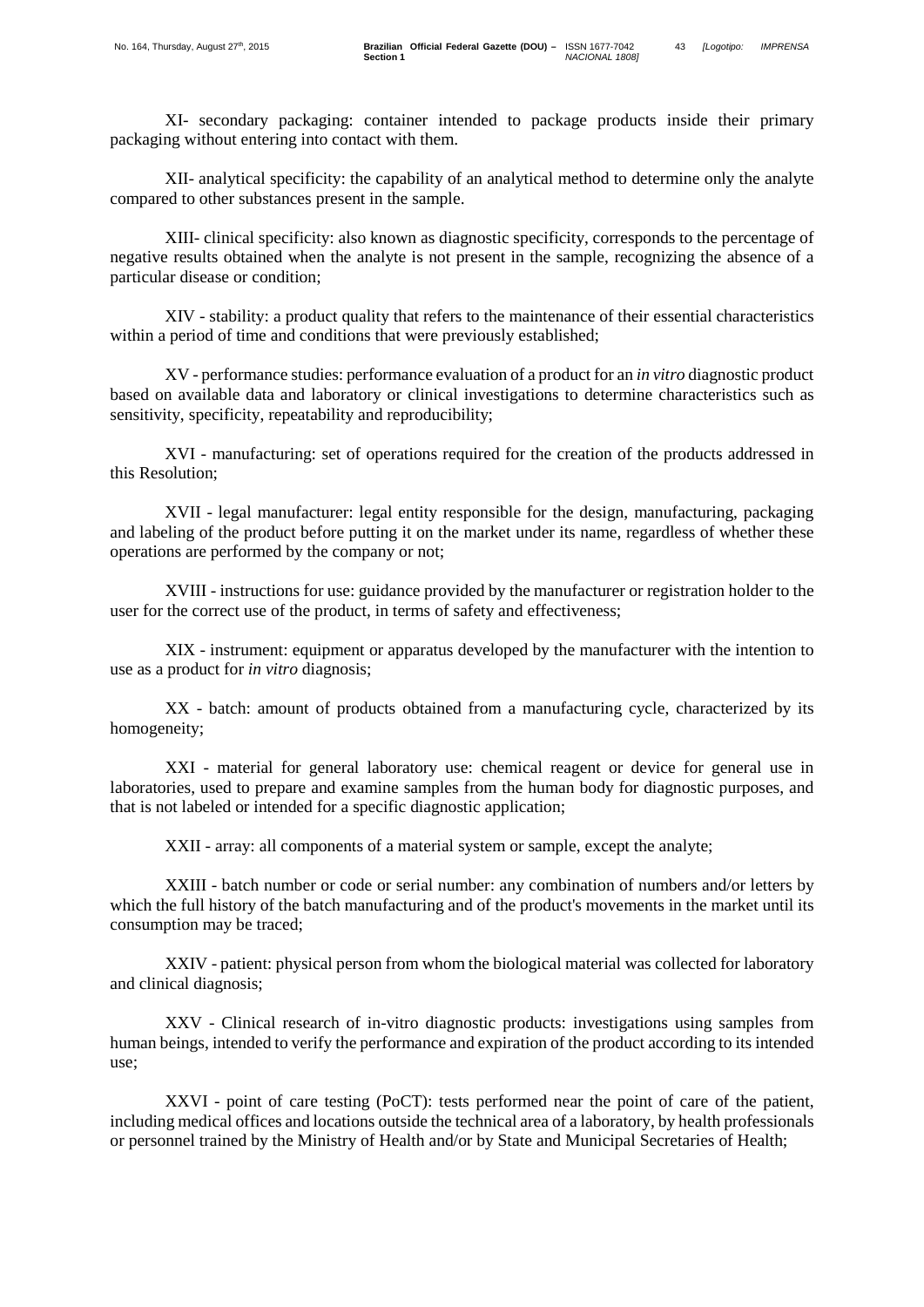XXVII - *in vitro* diagnostic products: reagents, calibrators, patterns, controls, sample collectors, materials and instruments, used individually or in combination, with the intended use determined by the manufacturer, for *in vitro* analysis of samples derived from the human body, solely or principally to provide information for diagnostic, monitoring or screening purposes or to determine the compatibility with potential blood, tissue and organ recipients;

XXVIII- self-test product: product intended to monitor disease conditions or detect specific conditions, seeking to assist patients, but without being conclusive for diagnosis, performed by laypersons, health professionals or clinical laboratory;

XXIX – products exclusively used in research: products with no medical purpose or objective, which can be used in basic research, pharmaceutical research or as a component of a reagent kit intended for research, and may not be used for clinical purposes;

XXX – single-use product: product intended for *in vitro* diagnosis which is used for a single patient during a procedure and subsequently discarded, the product may not be reprocessed and used again;

XXXI - product *registro* registration: exclusive act of ANVISA, passed after evaluation and granting approval, intended to verify the right of manufacturing and importation of products subject to Law no. 6,360/1976, identifying their name, manufacturer, intended use, and other elements that characterize them;

XXXII - repeatability: results of successive measurements of the same analyte under unchanged operating conditions;

XXXIII - reproducibility: results of successive measurements of the same analyte under distinct operating conditions;

XXXIV – technical manager: legally licensed professional, enrolled in their professional council, acknowledged by the health surveillance authority for the activity the company performs;

XXXV - label: affixed identification printed, lithographed, painted, engraved by fire, pressure or self-adhesive, directly applied to containers, packaging, wrapping, or any other external or internal packaging protector, not able to be removed or changed during product use, transportation or storage;

XXXVI - analytical sensitivity: the capacity of an analytical method to obtain positive results compared to the positive results obtained by the reference method. The smallest amount of analyte that can be measured;

XXXVII - clinical sensitivity: percentage of positive results obtained when the analyte is present in the sample, recognizing the presence of a particular disease or condition;

XXXVIII - applicant: legal person located in Brazil, manufacturer or importer, that requests the *cadastro* or *registro* registration of the *in vitro* diagnostic product, assuming all legal responsibilities in the country related to the truthfulness of information and product quality;

XXXIX - manufacturing site: location where product production or a manufacturing stage takes place, such as at the legal manufacturer itself, contract manufacturer or the original equipment manufacturer (OEM);

XL - user: an individual, professional or layperson, who may be the patient, that uses the product;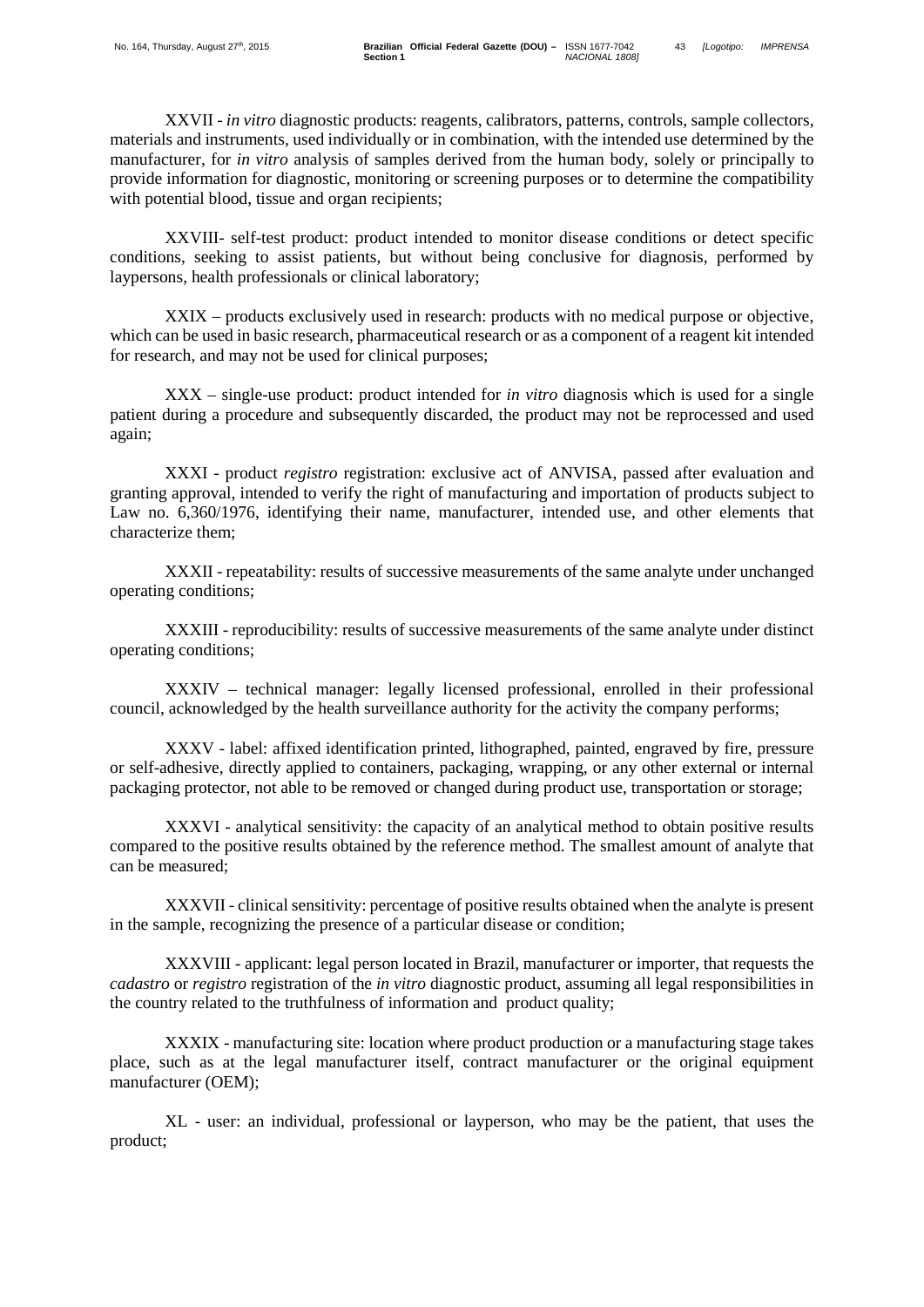XLII – cut-off value: value of a reference distribution which represents a point of clinical decision; and

XLIII – reference value: theoretical value or a value established on scientific principles that is used as an agreed reference for comparisons.

# **CHAPTER II CLASSIFICATION OF PRODUCT RISK**

### **Section I Classes of Risk**

Article 4. For the purpose of regulation at ANVISA, *in vitro* diagnostic products are classified into the following classes of risk:

I - Class I: products of low risk to individuals and/or public health;

II - Class II: products of medium risk to individuals and/or low risk to public health;

III - Class III: products of high risk to individuals and/or medium risk to public health; and

IV - Class IV products of high risk to individuals and public health.

Article 5. The risk classification of *in vitro* diagnostic products shall be based on the following criteria:

I – instructions for use specified by the manufacturer;

II - technical, scientific or medical knowledge of the user;

III - importance of the information provided to the diagnosis;

IV - relevance and impact of the results for individuals and public health; and

V - epidemiological relevance.

#### **Section II Classification Rules**

Article 6. Reagents and devices with the following intended use shall be classified as Class IV products:

I – to detect the presence of, or exposure to, agents transmissible by blood, its components and derivatives, cells, tissue or organs, in order to evaluate their suitability for transfusion or transplantation;

II - to monitor or detect the presence of, or exposure to, transmissible agents that may cause risk of death or illness, generally incurable, with a high risk of spreading;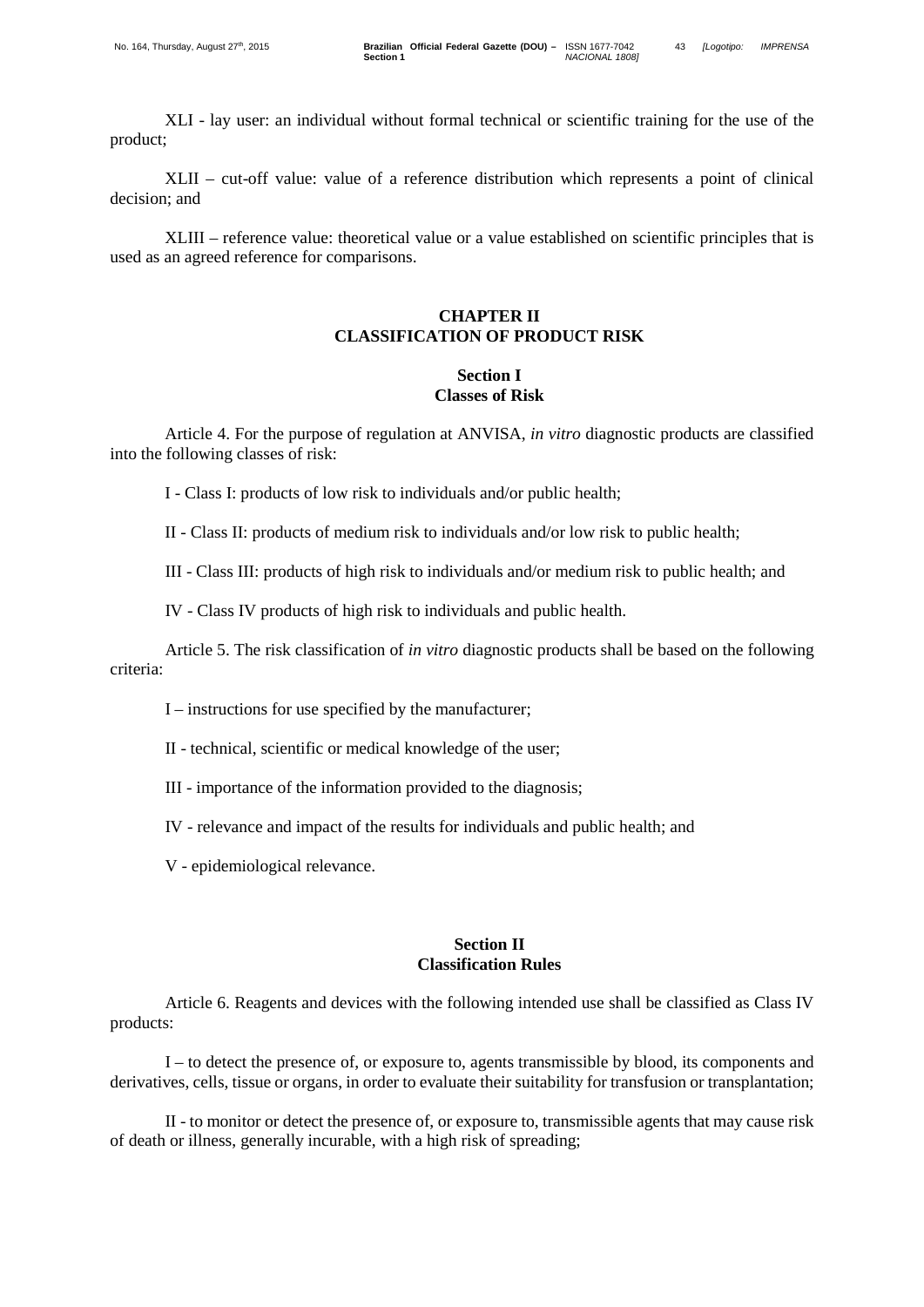Article 7. Reagents and devices used to typify blood or tissues to ensure immunological compatibility of blood, blood components, cells, tissues or organs that are intended for transfusion or transplant shall be classified as Class III products.

Sole paragraph. Products for the determination of the ABO, Rhesus, Kell, Kidd and Duffy systems shall be classified as Class IV products.

Article 8. Reagents and devices used for the diagnosis of diseases of mandatory notification set forth in Ordinance no. 1,271, of June  $6<sup>th</sup>$ , 2014, and Ordinance no. 1,984, of September 12<sup>th</sup>, 2014, of the Ministry of Health, shall be classified as Class III products.

Article 9. The reagents and devices intended for the following shall also be classified as Class III:

I - detecting the presence of, or exposure to, sexually transmitted agents;

II - detecting the presence of an infectious agent in cerebrospinal fluid or blood, with limited risk of spreading;

III - detecting the presence of an infectious agent when there is a significant risk that an erroneous result may cause death or severe disability to individuals or fetuses;

IV – performing prenatal screening of women to determine their immunological state against transmissible agents;

V - determining the status of an infectious disease or immunological state when there is a risk that an erroneous result may lead to a decision regarding the handling of a patient, which may result in a situation of imminent risk to his or her life;

VI - monitor the viral load of patients suffering from a generally incurable infectious disease;

VII – screening, staging or diagnosis of cancer;

VIII - human genetic testing;

IX - screening for congenital disorders in the fetus;

X - control the levels of drugs, substances or biological components, when there is a risk that an erroneous result may lead to a decision regarding the handling of a patient, which may result in an immediate situation of risk of death; and

XI – determining gas and glucose in the blood by *point of care testing* – PoCT.

Sole paragraph. Other reagents and *in vitro* diagnostic devices intended for use as point of care testing - PoCT, not covered in subsection XI of the head of this article, shall be independently classified, using the classification rules set forth in this Section.

Article 10. Self-test products shall be classified as Class III.

Sole paragraph. Self-test products whose result does not determine a critical medical condition, i.e. preliminary results, and requires follow up with the appropriate laboratory test, shall be considered Class II.

Article 11. The following products shall be considered Class I: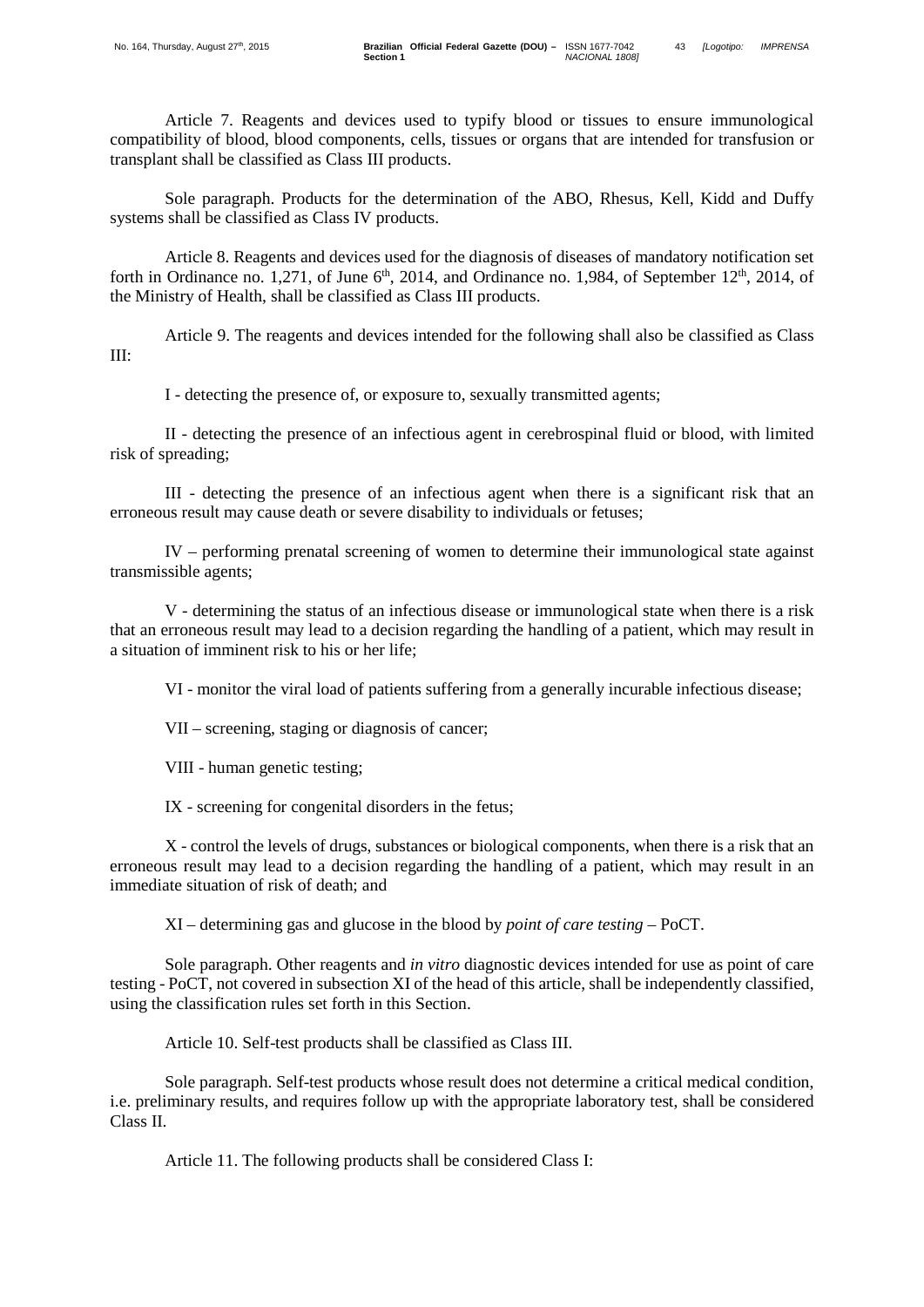I - reagents or other items used in *in vitro* diagnosis procedures;

II - products intended for calibration, cleaning or maintenance of instruments in technical assistance procedures or maintenance and cleaning performed by a qualified person according to the indication of manufacturer specified in the instrument manual;

III – culture medium and devices intended for the identification of microorganisms;

IV - products for DNA and RNA extraction, used for assistance with *in vitro* diagnosis procedures;

V -sample collectors or collection recipients, storage and transportation containers of biological samples for use in laboratory diagnostic tests;

VI – instrument for preparation and processing of samples for *in vitro* diagnosis.

Article 12. *In vitro* diagnostic products which are not covered by the rules of classification set forth in Articles 6 to 11 shall be considered Class II.

Sole paragraph. Instruments used for *in vitro* diagnosis of human samples that generate analytical results or determinations are always classified as Class II, except the instruments intended for self-test, which shall follow the classification of their respective analytes.

Article 13. Products used as calibrators, standards or controls for a specific analyte or for multiple analytes, with pre-defined qualitative or quantitative values, follow the same classification of the main reagent.

Single paragraph. Calibrators, standards or controls used in cell counting instruments are always classified as Class II.

Article 14. Should more than one rule be applicable to the same product, with different classes of risk assigned, the product should be classified in the highest risk class.

Article 15. Products with the following intended uses shall not be classified as self-tests, and, thus, may not be provided to lay users:

I – test samples to verify the presence of or exposure to pathogenic organisms or transmissible agents, including agents that cause infectious diseases subject to compulsory notification;

II – perform blood typing;

III - perform genetic tests to determine the presence of, or to predict susceptibility to, a disease or physiological condition;

IV – assist in the diagnosis or indicate the presence of a disease, cardiac or tumor markers, or conditions with serious health implications; and

V – indicate the presence of drugs or their metabolites.

Sole paragraph. The prohibition to provide to lay users in the head of this article may be suspended by a Resolution of the Collegiate Board of Directors, considering public policies and strategic actions formally established by the Ministry of Health and agreed with ANVISA.

Article 16. Rules of classification may be updated considering technological advances and postmarketing information, resulting from the use or application of products for *in vitro* diagnosis.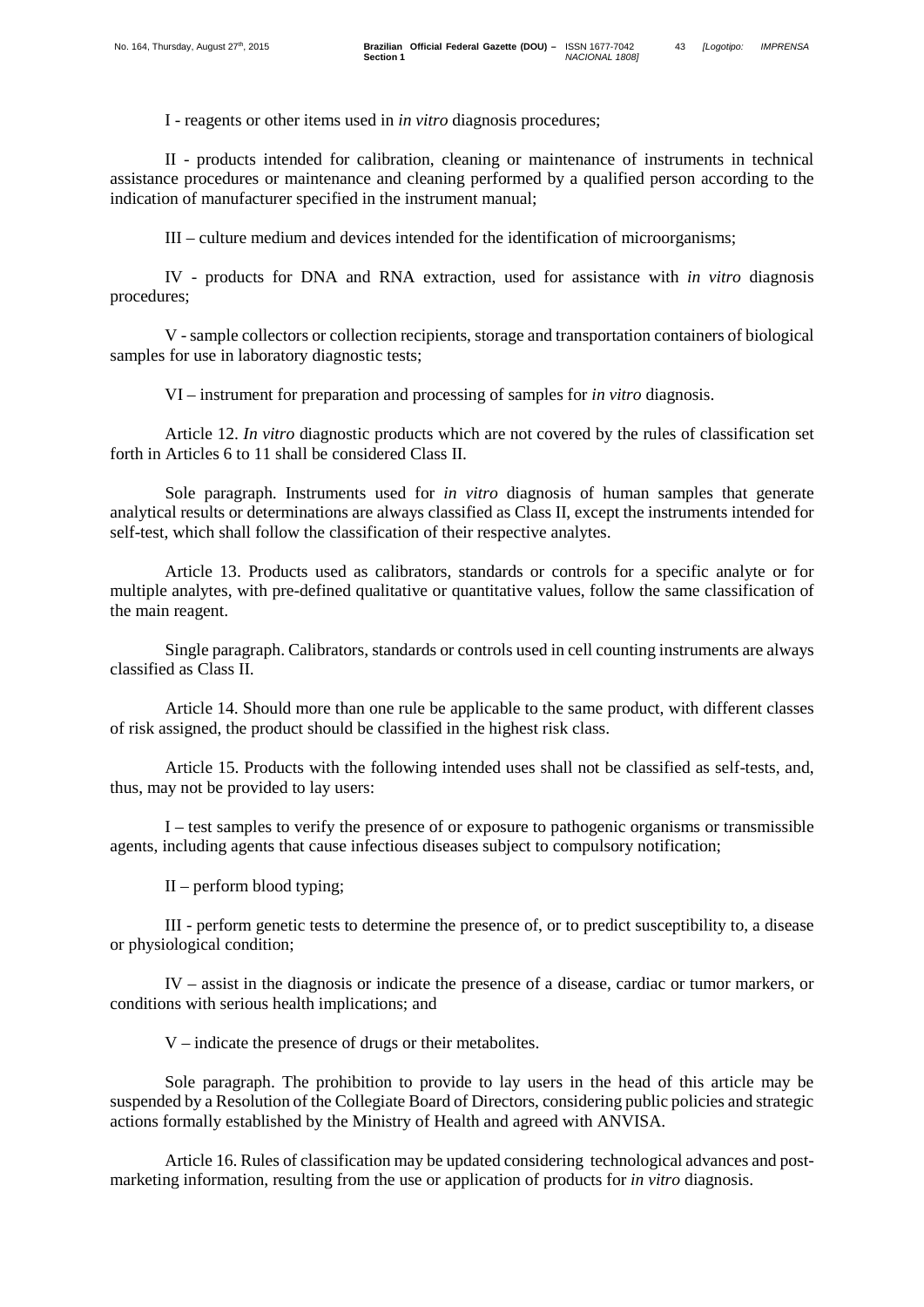# **Section III Control System**

Article 17. *In vitro* diagnostic products from Classes I and II are subject to *cadastro* registration.

Article 18. *In vitro* diagnostic products from Classes III and IV are subject to *registro* registration.

### **CHAPTER III GENERAL AND DOCUMENTATION REQUIREMENTS**

#### **Section I**

#### **Applications for** *Cadastro* **or** *Registro* **registration of Products**

Article 19. To file applications for *cadastro* or *registro applications* for *in vitro* diagnostic products, applicants should submit the following:

I – payment proof of the Health Surveillance Inspection Fee (TFVS) through the corresponding Brazilian Federal Tax Collection Form (GRU), or a fee exemption voucher;

II – electronic application form provided by ANVISA, duly completed;

III – a technical dossier containing all required information for the corresponding risk class, for products classified in Classes II, III and IV;

IV – a statement informing the company name and the postal address of the company(ies) involved in the corresponding manufacturing process stage(s), for national products that have any outsourced manufacturing stage.

V- For all imported products, a consularized declaration, accompanied by sworn translation, issued by the manufacturer within a maximum of two years, whenever there is not an express validity indicated in the document, authorizing the importer to represent and commercialize its product(s) in Brazil. This statement shall at least contain the following information:

a) manufacturer company name and complete address;

b) importer company name and complete address;

c) express authorization for the importer to represent and commercialize the product(s) in Brazil;

d) awareness of and compliance with the Good Manufacturing Practices for Medical Products requirements established by the Collegiate Board of Directors Resolution – RDC no. 16, of March 28<sup>th</sup>, 2013.

VI - For products classified as Class III and IV, proof of Certificate of Good Manufacturing and Control Practices issued by ANVISA, or proof of submission of GMP Certificate application; and

VII – a report of satisfactory prior analysis performed by a National Public Health Laboratory Network unit as set forth in Article 16, subsection IV, of Law no. 6,360, of September 23<sup>rd</sup>, 1976, when required.

Paragraph 1. Applications with incomplete documentation shall not be subject to technical requirement, and shall result in summary rejection.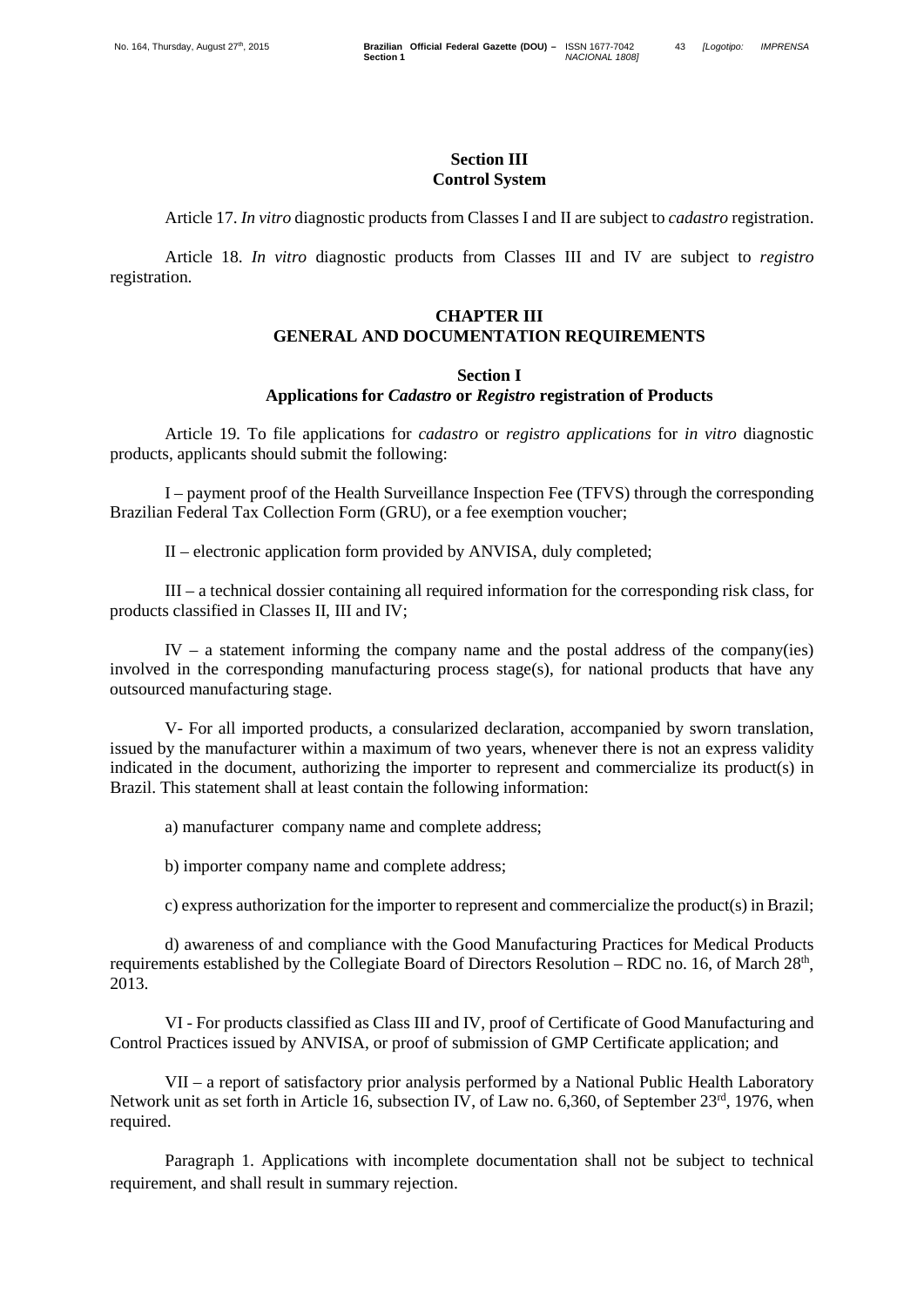Paragraph 2. Approval of registration is conditional on the publication of a Good Manufacturing Practice Certificate issued by ANVISA and the compliance with the other requirements of this Regulation.

Article. 20. *In vitro* diagnostic products may be registered as a family when:

I- They are from the same legal manufacturer, have similar technology, use the same methodology, and are included in the family grouping list of *in vitro* diagnostic products, published in the Normative Instruction no. 3, of August  $26<sup>th</sup>$ ,  $2015$ ; or

II- They are from the same legal manufacturer, have similar technology, use the same methodology, and are interdependent and exclusive for the performance of a specific test.

Paragraph 1. The reagents, calibrators and controls of a specific test may be supplied separately if this is specified in the *cadastro* or *registro* of the product family.

Paragraph 2. Products that may be used in multiple tests shall be registered separately, as single products.

Article 21. At the discretion of the health authority, information related to clinical research may be requested according to Collegiate Board of Directors Resolution - RDC no. 10, of February 20<sup>th</sup>, 2015.

# **Section II Applications for Changes in** *Cadastro* **or** *Registro* **of Products**

Article 22. To file applications for changes in *cadastro* or *registro* of *in vitro* diagnostic products, applicants shall submit the following:

I- proof of payment of the Sanitary Surveillance Supervision Inspection Fee (TFVS) by presenting either the respective tax payment form (GRU), or an exemption form;

II- electronic application form provided by ANVISA, duly completed, clearly and objectively identifying the requested changes;

III - documents that support and prove the requested changes compared to earlier versions of documents submitted to ANVISA; and

IV - other documents required by the health authority, according to the subject of application, as described in ANVISA's Electronic Application System.

Sole Paragraph. Applications with incomplete documentation shall not be subject to technical requirement, and shall result in summary rejection.

Article 23. In the case of changes, should a stock depletion for finished products be needed, the simultaneous importation and commercialization of the comprised versions shall be allowed for up to 180 (one hundred eighty) days, as of the date of approval by ANVISA.

Sole Paragraph. Changes made to address product safety and effectiveness problems do not fall under the permission in the scope of this article, and should be implemented before the product is commercialized or distributed.

# **Section III Applications for Product Registration Renewal**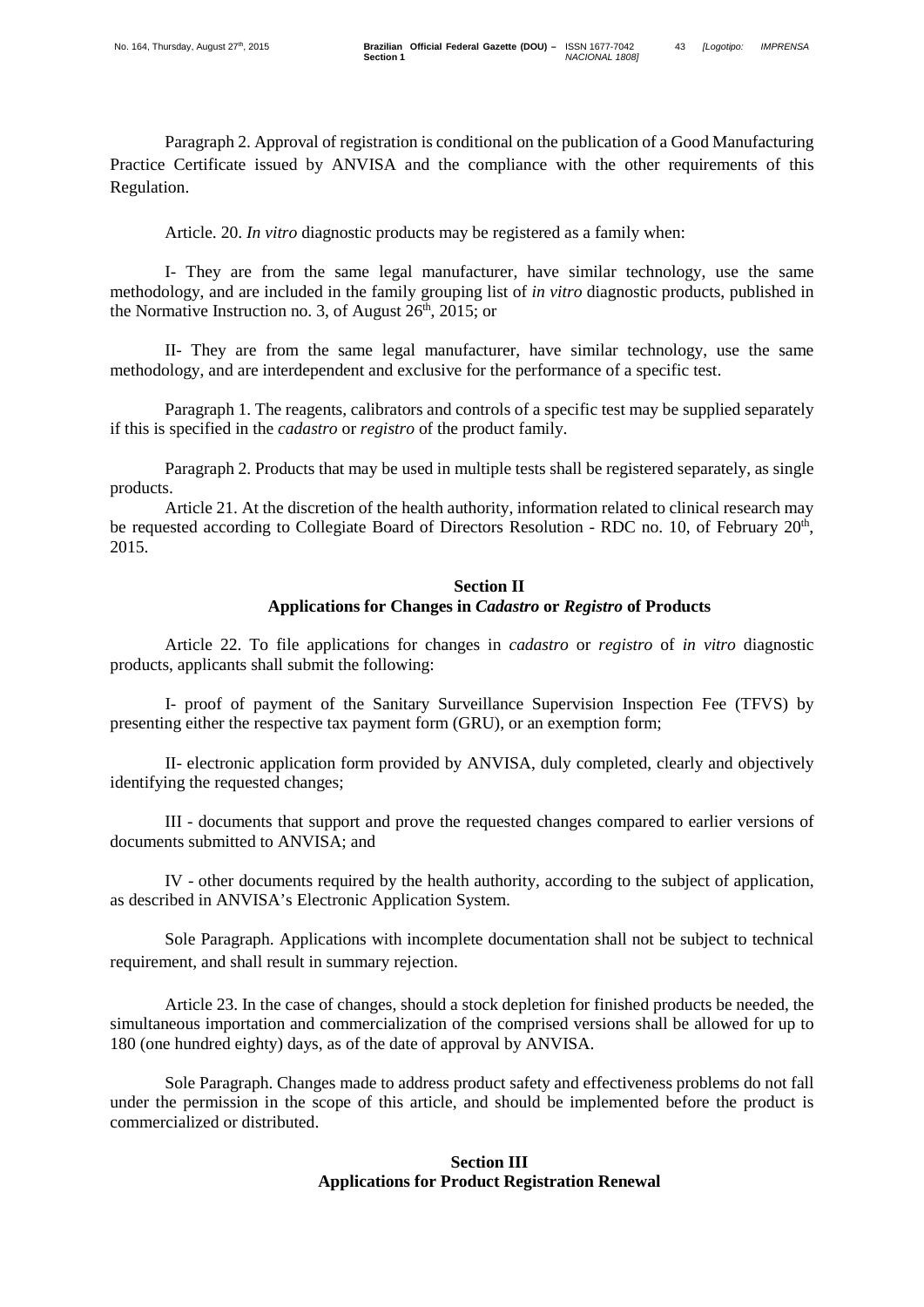Article 24. To file applications to renew *in vitro* diagnostic product registration, applicants shall submit the following:

I – payment proof of the Health Surveillance Inspection Fee (TFVS) by means of the corresponding Brazilian Federal Tax Collection Form (GRU), or a fee exemption voucher;

II – electronic application form provided by ANVISA, duly completed;

III – certified copy of the legal document, as set forth in Article 20, subsection V, for imported products; and

IV – proof of Certificate of Good Manufacturing and Control Practices issued by ANVISA, or proof of GMP Certificate application submission.

Sole Paragraph. Applications with incomplete documentation shall not be subject to technical requirement, and shall result in summary rejection.

Article 25. Products subject to *cadastro* registration shall be exempt from renewal.

# **Section IV Applications for Product Registration Cancellation**

Article 26. The holder of *cadastro* or *registro* registration of an *in vitro* diagnostic product who no longer intends to commercialize it on Brazilian market should request its cancellation by submitting the duly completed form, available at ANVISA's Electronic Application System.

Sole Paragraph. Cancellation of the *cadastro* or *registro* registration does not exempt its holder from responsibilities regarding products already available in the market.

# **CHAPTER IV TECHNICAL DOSSIER**

Article 27. The technical manager shall be responsible for all information provided in the product's technical dossier.

Article 28. The technical dossier shall be kept updated by either the national manufacturer or the product importer on their premises for purposes of inspection by the Brazilian Health Surveillance System.

Sole paragraph. The technical dossier for Class I products shall not be submitted to ANVISA, however, domestic manufacturers or importers should maintain the information and documents set forth in the Annex of this Resolution, for health control purposes.

Article 29. The technical dossier shall provide the following information, according to the risk class:

- I product description, containing the data listed below:
- a) indication for use or intended use:
- 1. analyte or object to be measured;
- 2. functionality (screening, monitoring, diagnosis or assistance in diagnosis);
- 3. specific situation, condition or risk factor of interest to be detected, defined or differentiated;
- 4. intended user (professional or lay user);
- 5. environment or place of use;
- 6. if for single or multiple use;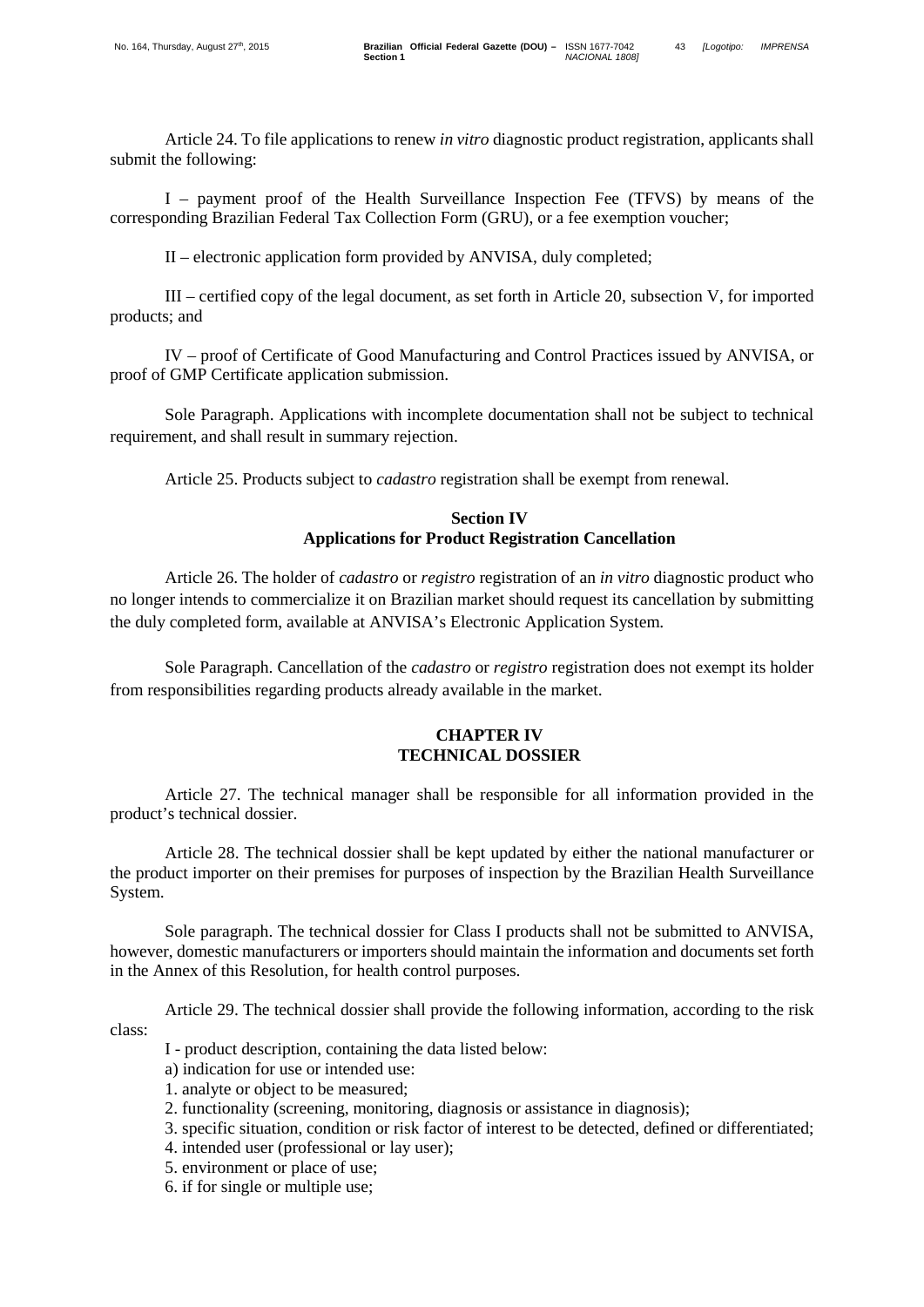7. if automated, semi-automated or not automated;

8. if qualitative or quantitative;

9. type(s) of required sample(s); and

10. where applicable, target test audience;

b) detailed description of test method principle or instrument operating principles;

c) product risk class;

d) description of the product's components and, when appropriate, description of the active ingredients of the components;

e) description of the commercial presentation and packaging (primary and secondary);

f) where applicable, for automated tests, description of the characteristics of the required or dedicated instrument;

g) where applicable, indication of the software to be used with the *in vitro* diagnostic product;

h) where applicable, description or complete list of the *in vitro* diagnostic product configurations/variations that will be available;

i) where applicable, description of accessories, other *in vitro* diagnostic products and any other product, which shall be used in combination with the target product; and

j) indication of the country(ies) in which the product(s) has/have been authorized or approved for commercialization;

II – product images (photographs, drawings or diagrams of the product or set of its components);

III – product risk management report (risk analysis and risk reduction measures);

IV – where applicable, list of adopted technical standards;

V – Certificate of Compliance issued by the Brazilian Compliance Evaluation System (SBAC), for instruments with compulsory certification, listed by ANVISA in specific regulations.

VI – performance studies, containing, when applicable:

a) biological samples:

1. characterization and validation of clinical samples used; and

2. storage conditions and stability of samples;

b) determination of metrological traceability of calibrator and control values;

c) measurement accuracy;

d) measurement precision, including:

1. repeatability; and

2. reproducibility;

e) analytical sensitivity or detection limit;

f) analytical specificity;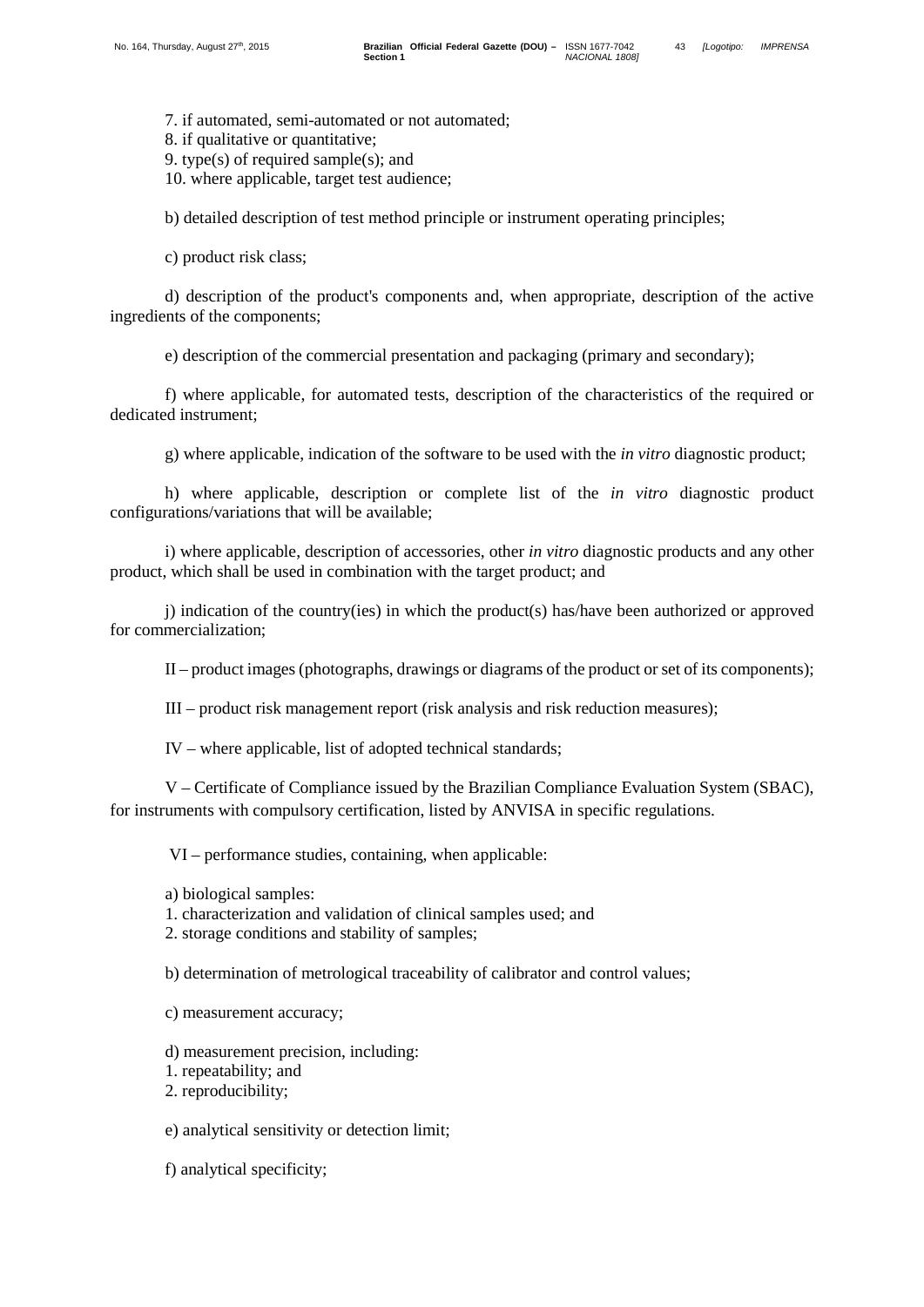g) high-dose prozone effect;

h) measurement range (limits) or linearity range;

i) definition of cut-off value;

j) test procedure validation report;

k) validation report of the cleaning and disinfection procedures for instruments that require direct contact with the patient or lay user; and

l) usability report for products intended for lay users;

VII - product stability (except instruments), including:

a) expiration date based on a study of at least three (3) product batches (protocols, acceptability criteria, results, conclusion and recommended storage conditions);

b) stability of the product in use - after being opened or installed in any instrument (protocol, acceptability criteria, results and conclusion); and

c) transport or shipping stability (protocol, acceptability criteria, conclusion and recommended transport conditions), when the transport or shipping are performed in conditions other than storage conditions;

VIII - clinical performance, when applicable, including:

a) general summary of clinical evidence, addressing clinical sensitivity and clinical specificity;

- b) expected values or reference values;
- c) evaluation report of clinical evidence;

IX - labeling and instructions for use, containing:

a) images of primary and secondary set of labels intended to be affixed to the products, in accordance with the requirements of Chapter V of this Resolution;

b) instruction for use of the product, in accordance with the requirements of Chapter V of this Resolution; and

c) technical or operator's manual for instruments.

X – addresses of the manufacturing sites, including the sites of stages that are outsourced or contracted by the legal manufacturer; and

XI - manufacturing processes with production process flowcharts describing manufacturing phases or stages required to produce a finished product, including control stages in process and finished product testing, identifying manufacturing sites, when applicable.

Sole paragraph. Real-time study data should be submitted when renewing the registration, in cases that stability studies were submitted with accelerated time studies.

Article 30. The necessity of providing information requested for each item of the technical dossier, according to the risk classes, is indicated in the Annex of this Resolution.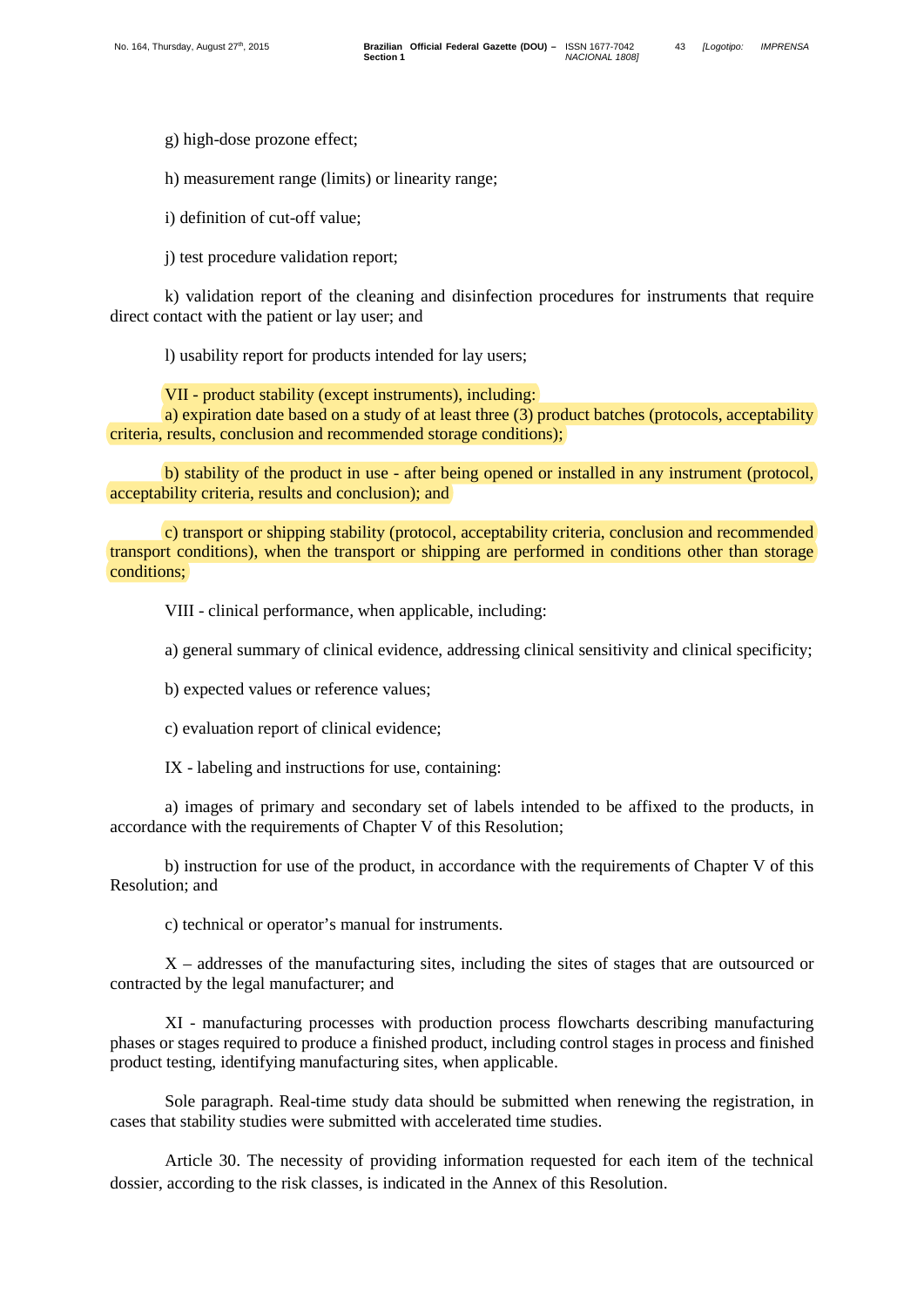Sole Paragraph. For technical reasons, to prove the safety and effectiveness of the products, ANVISA may request additional information or documentation, due to the potential risk to health or even for products that are considered strategic for the Ministry of Health.

### **CHAPTER V LABELING AND INSTRUCTIONS FOR USE REQUIREMENTS**

Article. 31. Labels and instructions for use shall be capable of identifying the product and its legal manufacturer, as well as providing information related to safety and effectiveness of the product for professionals or lay users.

Article 32. Language used on labels and instructions for use shall be compatible with the technical knowledge, experience, education or training(s) of intended user(s).

Paragraph 1. Standard international symbols for labels and instructions for use of medical devices are hereby permitted in accordance with ABNT NBR ISO 15223 standard- "Medical devices - Symbols to be used with medical device labels, labelling, and information to be supplied."

Paragraph 2. Symbols on products intended for the lay public shall include a legend.

Paragraph 3. The use of symbols not listed in the ABNT NBR ISO 15223 standard is hereby permitted if accompanied by a legend, on products for professional use.

Paragraph 4. Graphs and charts may be used in instructions for use, provided that they facilitate the user's understanding.

Article 33. The use of instructions for use in non-printed format shall comply with the provisions of Normative Instruction no. 4, of June  $15<sup>th</sup>$ , 2012.

Article 34. Product labeling should be written in the Portuguese language or use appropriate symbols.

Paragraph 1. The secondary (external) labeling of *in vitro* diagnostic products should contain the following information:

I – product's technical or trade name;

II – sufficient information to enable the user to identify the product and its intended use;

III - company name and address of the legal manufacturer;

IV - company name, address and CNPJ of the applicant;

V - name of the technical manager, with logo and registration number in the professional council;

VI – registration number in ANVISA after the acronym MS;

VII – indication that the product is an "*in vitro* diagnostic product";

VIII - the expressions "Please carefully read the instructions before performing the test" and "Self-test for (specify the parameters or conditions for which the test is intended), with no diagnostic purposes" (in Portuguese); when intended for the lay public;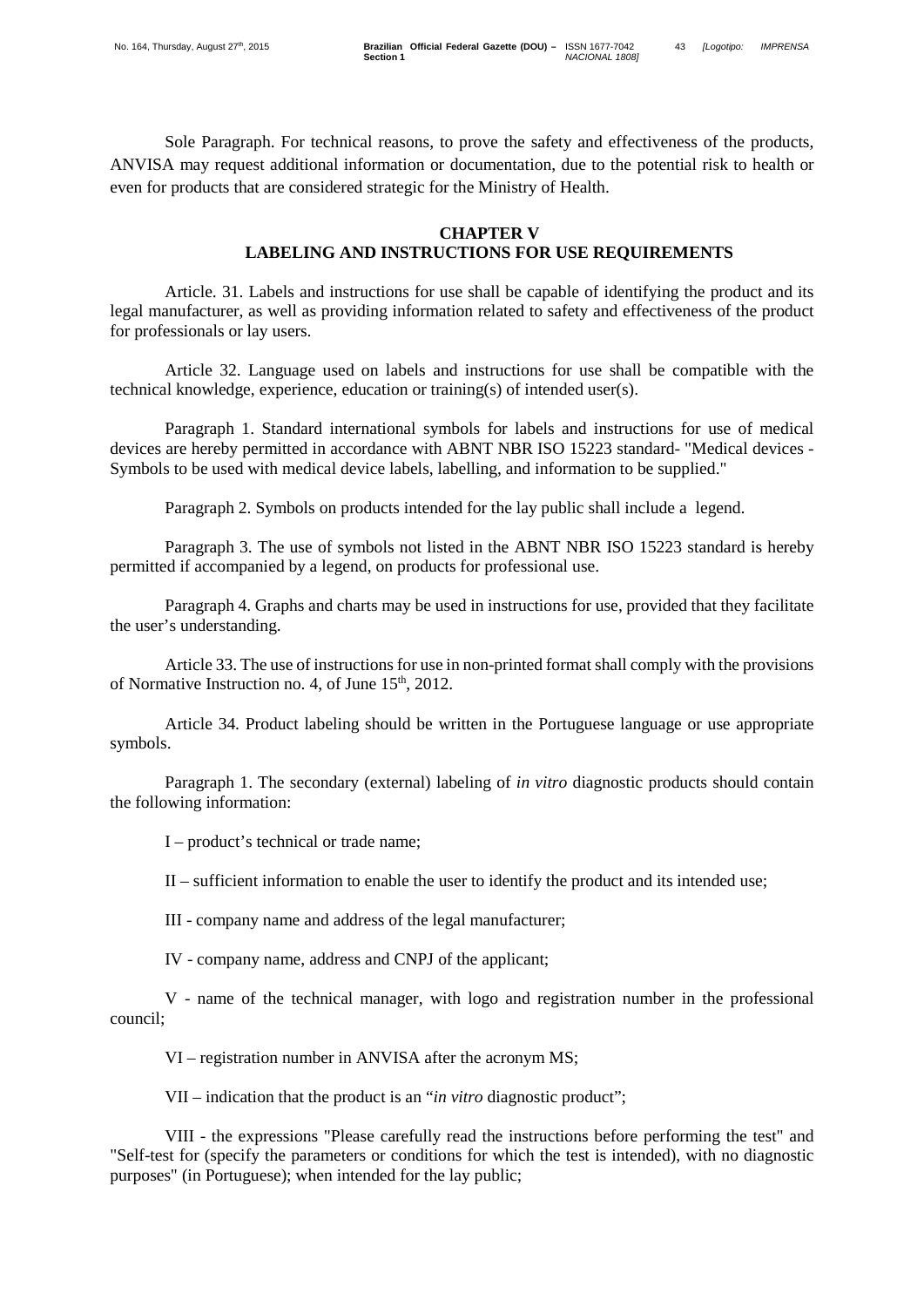IX - number, batch code or serial number, after an identification term, or equivalent symbols;

X - clear indication of the product expiration date, except for instruments;

XI - indication of storage conditions, which may also mention specific shipping and/or handling conditions;

XII – if the product is sterile, an indication of its condition and method of sterilization;

XIII - warnings or precautions to be taken by the product user;

XIV - when relevant, indication that the product is for single-use only and if its reuse may pose a potential risk, indication of that fact; and

XV- list of components comprising the entire product, informing the respective quantities.

Paragraph 2. The primary labeling of *in vitro* diagnostic products, except the instruments, should contain the following information:

I – product's technical or trade name and indication of component;

II – batch number or code after an identification term, or equivalent symbols;

III – clear indication of the product expiration date;

IV – indication of the appropriate product storage conditions.

Paragraph 3. The primary labeling of instruments should be indelible and contain the following information:

I – product's technical or trade name, and its commercial model;

II – serial number after an identification term, or equivalent symbols;

III – identification of the legal manufacturer;

IV– registration number in ANVISA.

Article 35. The instructions for use for *in vitro* diagnostic products shall be written in Portuguese and contain the following information:

I – product's technical or trade name;

II– legal manufacturer's company name and address, along with a phone or fax number and/or a website address, where technical assistance may be obtained (Customer Assistance Service);

III – product purpose and intended use, including indication that the product is an "*in vitro* diagnostic product";

IV – intended user, when applicable;

V – indication of applicable storage and handling conditions;

VI – operating principle of the test or instrument;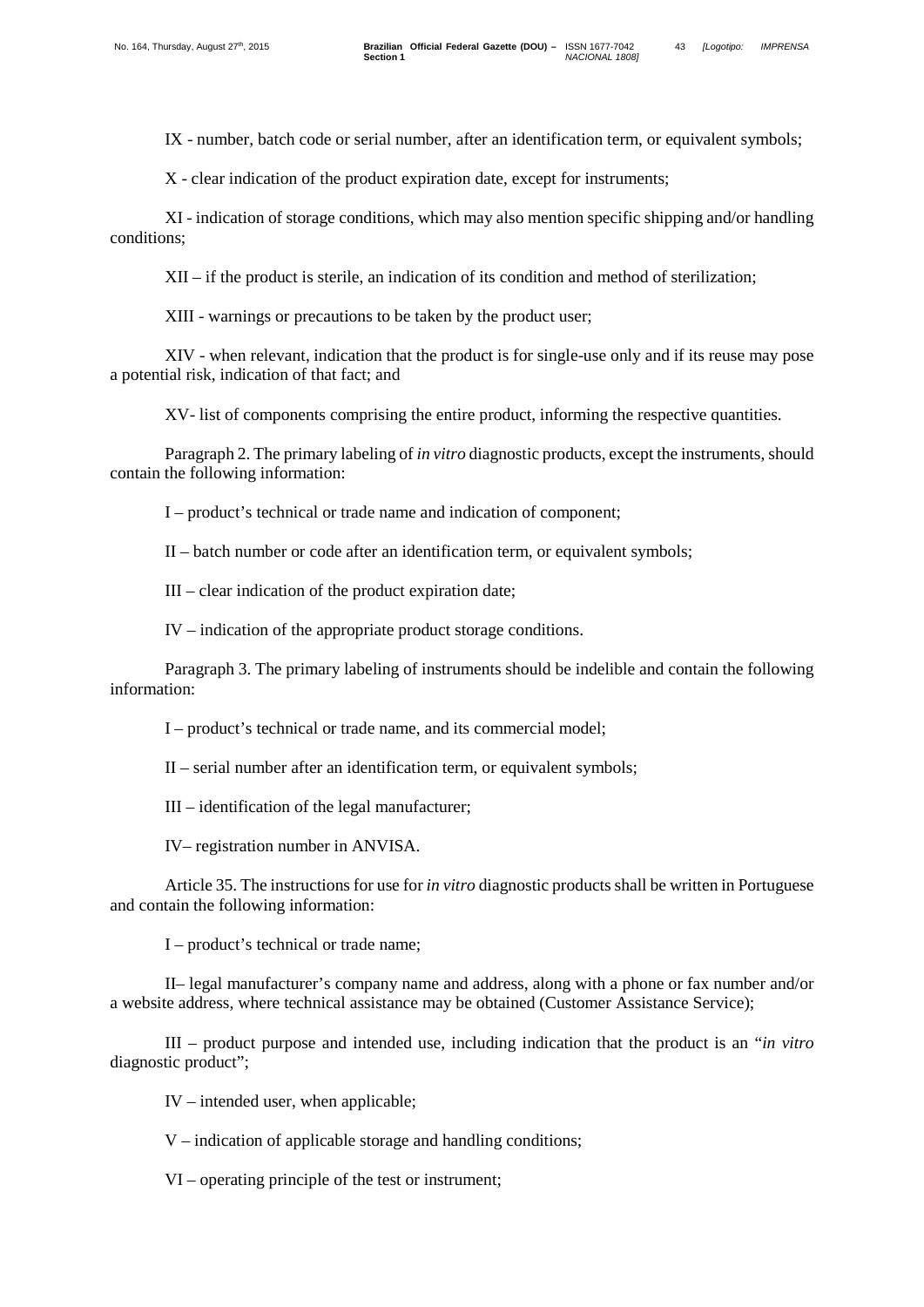VII – types of sample or arrays to be used, when applicable;

VIII – conditions for the collection, handling, preparation and preservation of samples;

IX – product description, including accessories, and any limitations for its use, such as the use of a dedicated instrument, and, if applicable, the software version;

X - product in-use stability, except for instruments, including storage conditions after the primary packaging has been opened, as well as storage conditions and stability of working solutions, when relevant;

XI - details of any treatment or handling of products before they are ready for use, such as installation, reconstitution, calibration, among others;

XII - when applicable, recommendations for quality control procedures;

XIII - testing procedure, including calculations and interpretation of results;

XIV - information on interfering substances or limitations which may affect the test performance;

XV - performance characteristics, such as sensitivity, specificity, accuracy and precision, except for instruments:

XVI - identified residual risks;

XVII - reference range, when applicable;

XVIII - when relevant, special installation requirements (such as a clean room) or special training (such as radiation safety) or specific product user qualifications;

XIX - if the product has been supplied sterile, clear instructions on how to proceed if the packaging has been damaged before use;

XX - information on other products, materials or tools needed to perform the test or reaction;

XXI - warnings or precautions to be taken regarding the disposal of the product, as well as accessories and consumables used, including risk of infection, or microbiological, environmental and physical risks;

XXII – circumstances under which the user shall consult a health professional for products intended for lay users,

XXIII - date of issue or latest revision of the instructions for use and, when appropriate, a numerical identification; and

XXIV - indication of the product's warranty terms and conditions.

### **CHAPTER VI REGISTRATION CANCELLATION**

Article 36. ANVISA shall cancel the *cadastro* or *registro* registration of *in vitro* diagnostic products in the following cases: